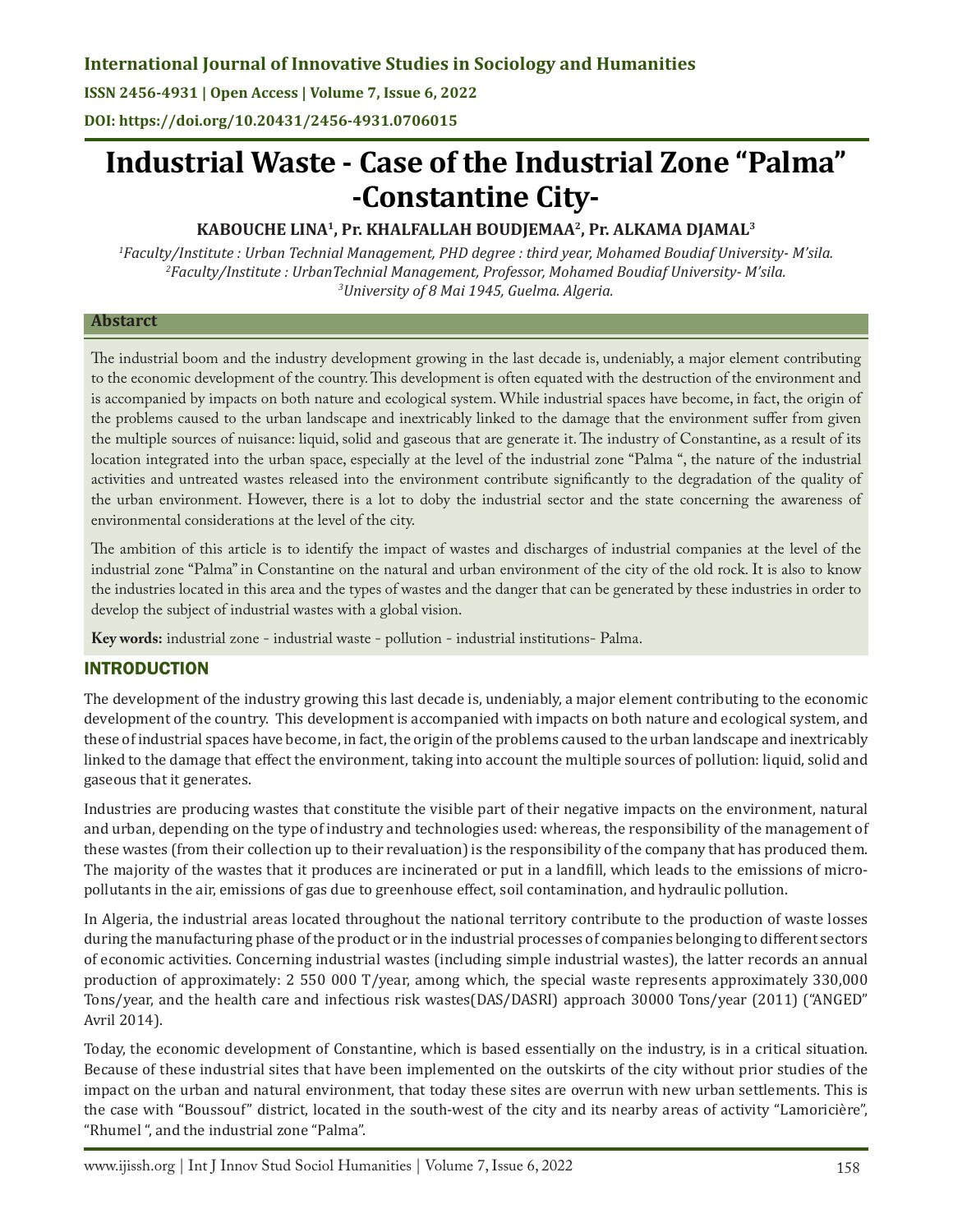The latterwas inserted into the urban fabric of "Constantine" and considered among the first areas carried out in the city, implemented without prior impact assessment on the natural environment and located at the long river of water. Facing this problematic growing situation, some questions arise: what is the environmental and ecological impact of industrial discharges of the industrial zone "Palma" on the natural environment of the city of "Constantine"? And how to reconcile the management of industrial wastes with the protection of the environment?

This subject is even more relevant, and it is important to reflect on the future of our planet and environmental quality of our countries. It seems that the industrial zone"Palma"has a disastrous environmental impact and affects even the nonindustrialized areas around this area. It leads to the pollution of rivers, the alteration of the quality of the soil, a threat to the quality of the air, the over-consumption of water and energy, and especially the production of great quantities of wastes that are not recyclable and dangerous. To limit the damage caused by industrial areas, it is high time to forge the concept and the approaches of sustainable development and to implement a certain numbers measures: to limit the emissions to air and discharges to water and soil, increase recycling rates, reduce packaging …etc.

# METHODS AND MATERIALS

before studying in detail the problem of industrial waste in the industrial zone " Palma ", and in order to achieve our research objectives and answer the questions, this paper begins with the interpretation of all the information collected through the literature search on the topic and the investigations on the field, which have been based on : the interviews with the managers and the workers in industrial plants in the industrial zone "Palma", the observation through these on-site visits, the findings, and the taken photography. This is in addition to the information collected from different departments and directorates concerned: the property management company of Constantine province (SGI), the environment department of Constantine, and the national statistics office (ONS) are the main tools used in this research. The treatment of such subject has demanded:

- An investigation work on the field at the level of the industrial zone, which is based on a questionnaire. We distributed 1000 questionnaires among people who work in the factories at the level of Palma area. We have done the survey door-to-door with the workers; therefore, we received the total number of our questionnaires.
- Direct Interviews with the manager of the company's factories in the industrial zone. These interviews were conducted in appropriate conditions with the exception of few difficulties due to the managers who have not agreed to answer our questions.
- The study was carried out according to the data entered by 23 industrial establishments.

# THE CONCEPT OF INDUSTRIAL WASTE

#### **What is Industrial Waste?**

Most industries lead to discharges and wastes during the manufacturing process of the products or industry processes. The industrial wastes are distinguished from household wastes by the faster variation of their composition, quantities produced, and equally by the wide variation of their toxicity depending on the type of activities. We can say that industrial waste "is a waste generated by industrial activity" (Damien 2004).

According to article 89 of law no. 83-03 of February 1983 on the protection of the environment: "Is considered as a waste according to law, any residue from production process, of transformation, or use, any substance, material, product or, more generally, any property, movable dropped or that its owner intended to abandon " (Loi n°83-03 du 5 février 1983 relative à la protection de l'environnement, article 89. s.d.). According to this article,we can say that industrial waste can exist in several forms within the same industry, and it can be differentiated according to their specificity, their complexity, and their dangerousness. This type of waste product in the short, medium, or long terms constitutes a source of negative impact on the ecosystem components, and the environment in which they are produced, stored, or manipulated, and their specific properties give them undeniable effects on the human health.

#### **Categories of Industrial Waste**

Industrial wastes include materials of various natures (solid or liquid cleaning residues, manufacturing waste, packaging … etc.).A typology of waste could be varied depending on their origins and nature, their collection and treatment mode in appropriate centers, or their more in less pollutant characteristics in order to reduce their impact on human health and the environment. It is possible to classify the waste into three broad categories: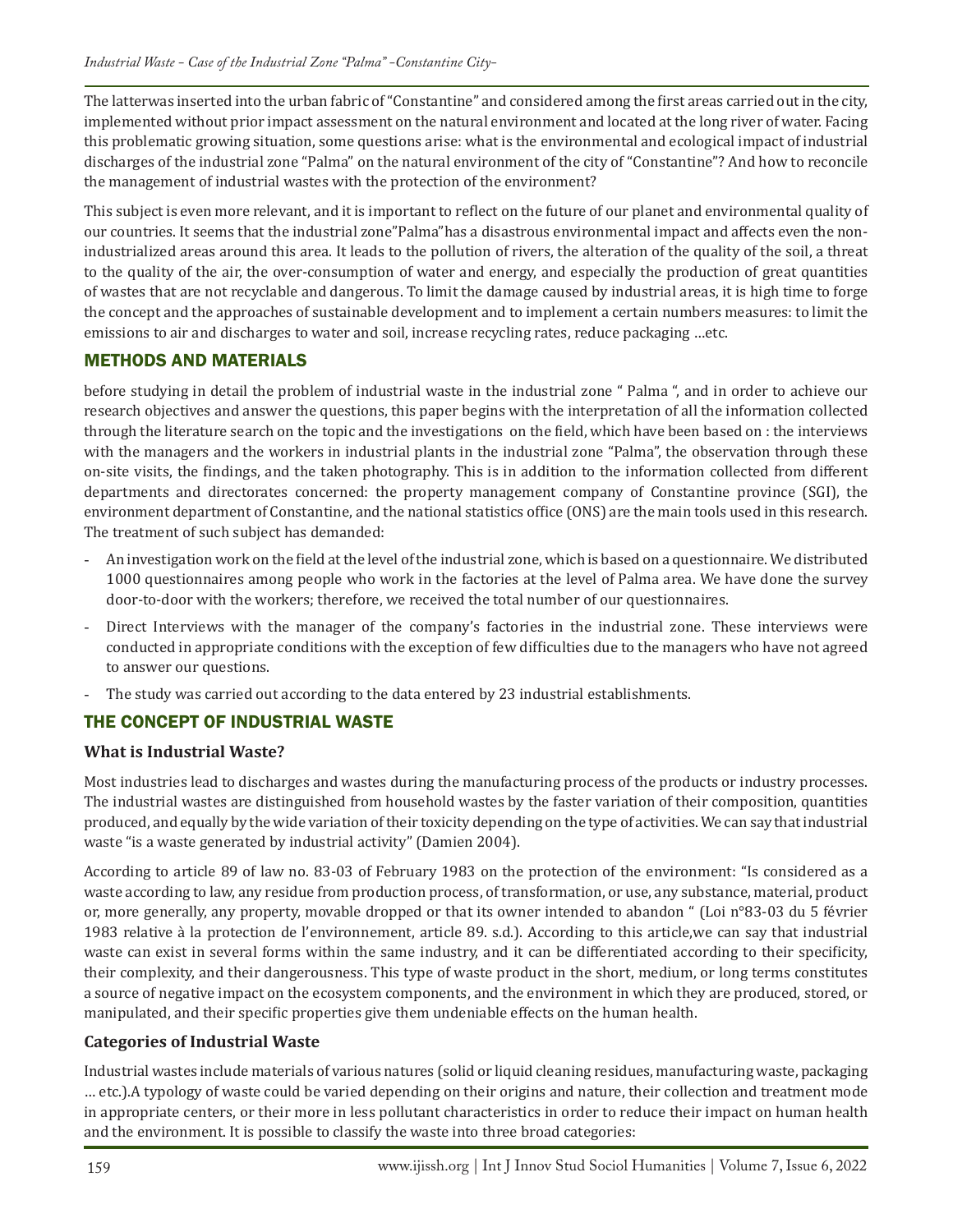#### *Special Industrial Wastes*

More commonly known now as hazardous wastes(HW), contain variable quantities (écologique 24 février 2022)of toxic or hazardous elements containing harmful or toxic pollutants with more or less strong concentration. For example, wastes containing arsenic, lead, hydrocarbons …etc, posescertain risks to man's health and to the environment. Each waste producer must characterize and classify the waste. The regulation of waste dangerousness characterization has evolved significantly in recent years by an action of the European Commission and its member States to prevent the risks to the populations and the environment and more specifically to converge the classification of substances and mixtures, and their labeling (écologique 24 février 2022).

#### *Non-Hazardous Industrial Waste (NHIW) or Non-hazardous Waste*

The Non-Hazardous Industrial Waste are solid wastes in their raw state, which are of a nature similar to household wastes and elimination and treatment channels are comparable to those of household waste (Guittonneau s.d.).They are wastes of non-pollutant and non-biodegradable mixture, do not produce any chemical effect, and do not damage the materials in case of interaction in a way that may cause harm to the environment or to public health. Moreover, we equally speak of non-hazardous waste (NHW) (Mayar s.d.).It isa majority of wastes from administrative and office activities(furniture, packaging, materials …etc.), building industry and public works (concrete wastes, bricks, tiles ...etc.), and food wastes. This type of waste is often stored in waste collection centers and treated the same way as household waste.

The recycling and the processing of industrial wastes start by sorting each of the wastes in order to isolate the different materials used. The waste is then shredded, compacted, and then routed in the form of balls to appropriate recycling centers. Most of the non-hazardous industrial wastes are valued in order to produce secondary raw material from plastic waste, paper and cardboard, or glass for instance. The wastes that cannot be recycled are incinerated (environnement s.d.)

#### *Inert Industrial Wastes*

Inert wastes are mineral wastes or equivalent to the non-polluted natural substrate. They do not produce any biological, physical, or chemical reaction in a manner likely to cause pollution of the environment or harm to human health. The re-use and recycling of this type of wastes should be encouraged as soon as they are possible. While some waste cannot be recycled, they should not be mixed with other waste and must be disposed of in repositories or storage facilities, specialized. However, their transport and their preparations have a significant impact in terms of CO2 emissions and land use (Jean-Michel 2011). While the recovery, recycling, and re-use of this type of waste is required as the most appropriate system of management and which should be encouraged in order to limit their impacts on human health and the environment.

#### **The Recovery of Industrial Waste**

Because of their complexity, which requires a treatment by specialized collectors, the valuation of industrial waste is among the necessary management methods that can be applied for economic reasons and especially environmental reasons. The valuation involves the implementation of operations that make waste useful and that can, or cannot, pass through its transformation (or treatment). It is set in the EQA as"any transaction intended by the reuse, recycling, composting, regeneration, or by all other action that does not constitute elimination to obtain items, useful products, or energy from waste materials" (Tanguy 2017). There exist different types of valuation:

#### *The valuation of material*

- **The Re-employment:** it is to use once again a used product or object for a purpose similar to that of its first use or for other use without there being any intermediate treatment. An example of that is depositing bottles that are refilled again, after their cleaning (Khouildi Sayeh, Hamdi Meftah 2016)
- **The Re-use:** This phase is to use again the industrial waste differently. Recycling centers have the mission of promoting the re-use or re-employment, and, after recovering the waste in the waste disposal centers or by voluntary contribution of individuals, the waste is sorted, cleaned, repaired to be able to be resold (Julia 2006).
- • **Recycling:** recycling allows reintroducing new materials or products of years of waste in the consumption or production cycle; therefore, it enables to give a second life to an object. Preferred for metals due to the strong impact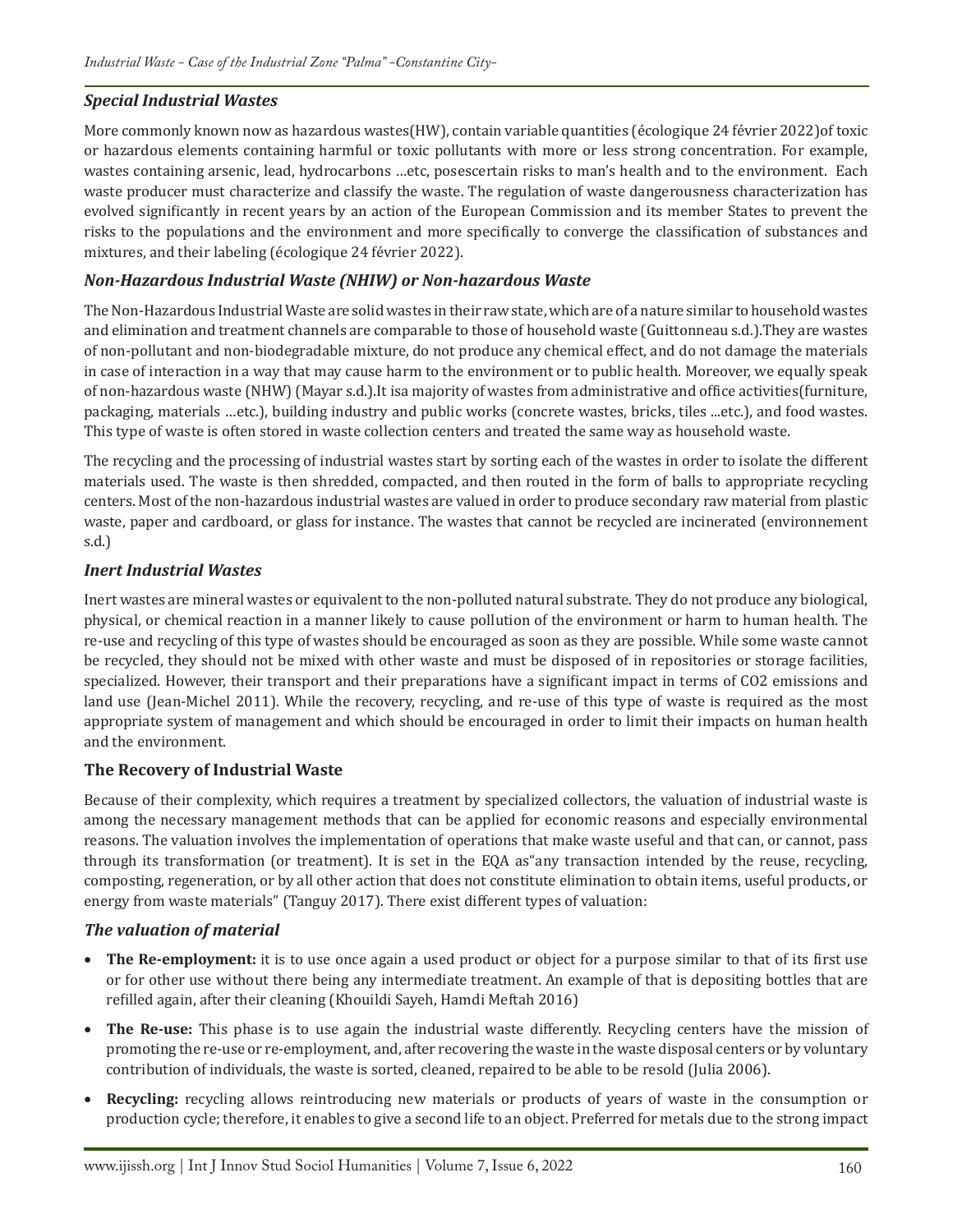of their production, recycling is often compared to energy recovery by thermal means (incineration, gasification) for municipal waste of paper, cardboard, and plastic type (Bovea. M. D, Ibáñez-Forés. V, Gallardo. A, Colomer-Mendoza. 2010). The improvement of industrial waste recycling and the reduction of waste volume form a priority challenge for the environment, the ecosystem, and the economic performance.

#### *The Natural Organic Matter*

It is the whole of the modes of management and valuation of biodegradable waste (agricultural waste, industrial sludge, waste from the agro-food industries ...) which becomethen an excellent source of energy or composting. Depending on their nature, these waste productscan be valorized via two modes: composting or anaerobic digestion.

- • **Composting:** Composting is an enhancement biological aerobic solution (in the presence of oxygen), which accelerates the natural decomposition process of fermentable wastes by micro-organisms under controlled conditions. It produces carbon dioxide, heat, and a stable fertilizing substance rich in humid compounds: the compost ((FNADE) 2015). Several techniques of composting exist: individual, shared, and industrial, which are carried out in several steps: waste preparation, fermentation, screening, maturation, and storage.
- • **Anaerobic Digestion:** anaerobic digestion is a solution of anaerobic valuation, which accelerates the natural process of decomposition of putrescible waste by micro-organisms under controlled conditions. It allows to generate a moist substance that is rich in partially stabilized organic material called fermen table, which is either returned to the soil directly or after a phase of composting. The digestion process is also accompanied by the production of biogas rich in methane that is energetically recovered (PAPREC s.d.)

#### *Energy Recovery*

In fact, most of the waste that cannot be recovered in the form of matter may now be, in the form of solid or gaseous fuels to produce energy, without risk to the environment (PAPREC s.d.).At the level of industrial facilities, this type of valuation is to use the waste industry as a fuel alternative to produce electricity or thermal energy resulting from the incineration or thrombolysis.

#### **Presentation of the Industrial Zone " Palma "**

The industrial zone "Palma" was created in 1976, the Algerian authorities in order to expand the industrial fabric of Constantine city after the independence. The industrial zone "Palma" is located in the south-west of the city of Constantine,and is located in the urban fabric of the city and covers a total area of 73, 38 ha.It is bordered by the national road RN5 to the north, the industrial zone"24 Février1956» to the East,"Rhumel"activity area to the west, andwadi"Rhumel"to its southern part. The area is surrounded by several cities of habitats and new urban habitat zones, such as: 20 Aout 1955town,"Benboulaid"town,"Boussouf" new urban habitat zone,"HassaneBoudjenana" town, and 5 Juillet1962 town. The total gross area ofI. Z. Palma is 73 ha, 38 a and77 ca, whereas the total area of lots is estimated at 58 ha, 79 and 97 ca (Centre d'étude et de réalisation en urbanisme s.d.), an average of80% occupancy of total surface area.

#### *Activities and economic sectors*

The industrial zone "Palma"is among the most important industrial zonesof the city.Itis very diversewhen it comes to the economic activities that exist. Field investigation and data collected from different concerned departments on a total of 85allotments of different activities have clearly demonstrated that "Palma" is no longer a productive zone.

In itself, it combines more than 60% of its total surface zone reserved for storage, services, orgovernment seats (energy transport and gas administration, the technical construction inspection, the bank administration, AlgérieTélécom, the insurance company)distributed over different locations of the area. This is because of its location in the urban fabric of Constantine city, which facilitates the transport ofgoods, and a few private companies that have rented some land and transformed it into storage areas.

Then comes a seriesof industries of different natures, but there is a large concentration of pharmaceutical industries and other businesses related to food industry, furniture, energy production and gas, and dairy products manufacture of (ECHOUROUK MILK).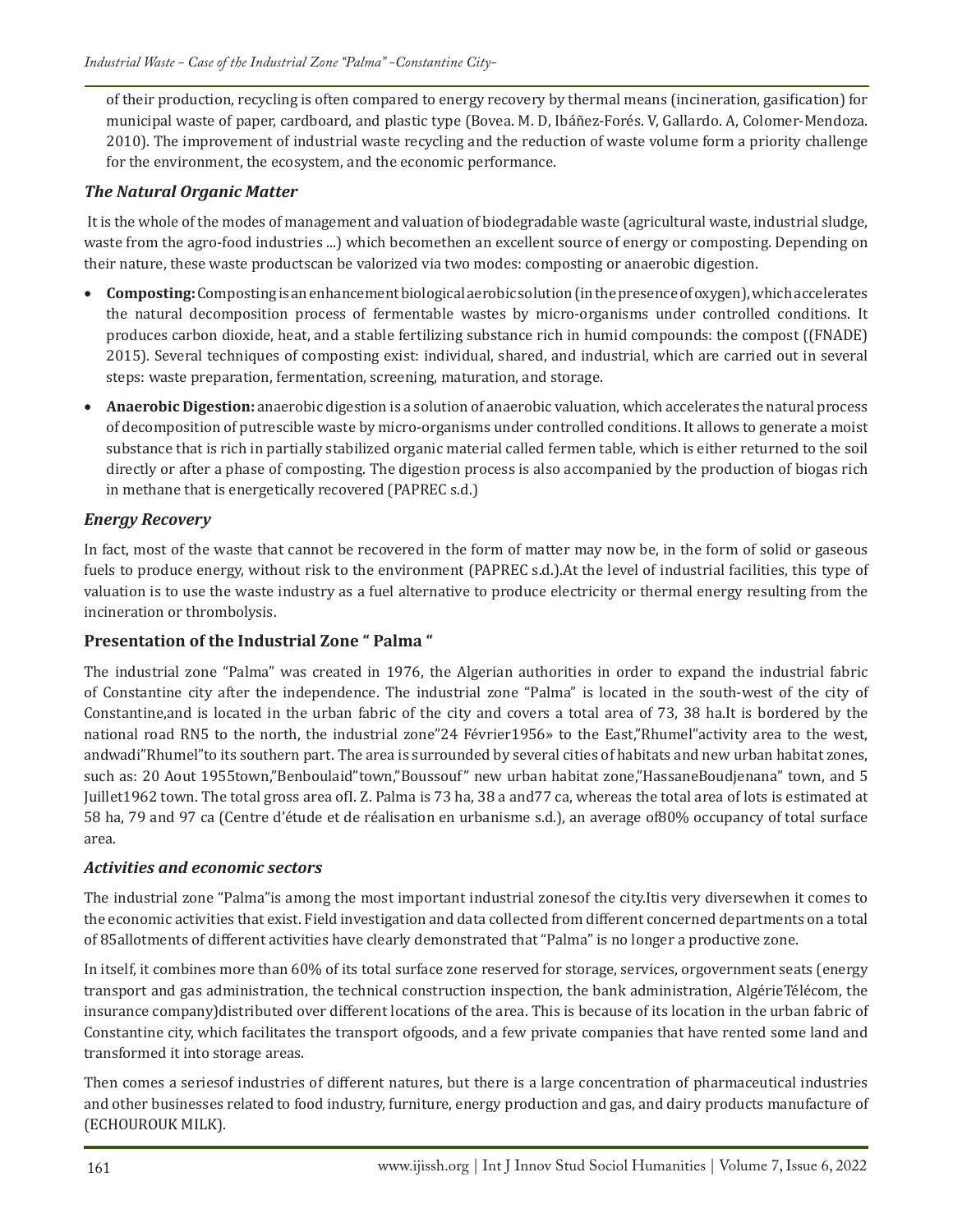The warehouses correspond to deposits of pharmaceutical products, tiled floors, and energy transportand gas-company. The rest of the lots correspond to services and business activities: there are village halls, automobile dealers, and commercial premises…Etc.Note also that some of these services are new and built on land formerly uncultivated.





**Figure 2.** Typology of activities in the industrial zone "Palma"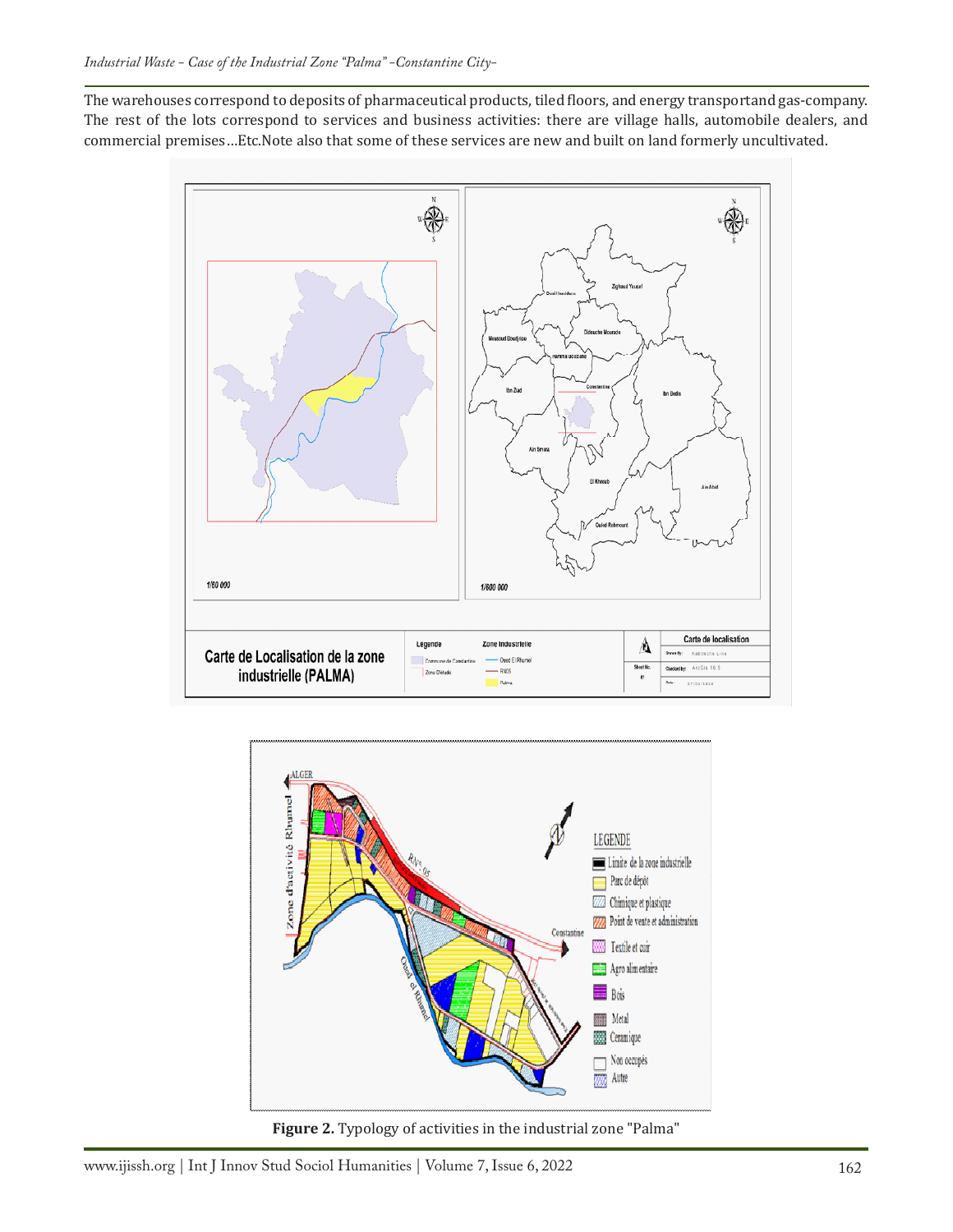# RESULTS AND DISCUSSIONS

The industrial wastes that are not adequately treated are found in the environment and constitute an atmospheric, visual, lithospheric, water, and olfactory pollution. When these wastes decompose, their components (mercury, fossil carbon, lead, cadmium, solvents, heavy metals, acids, and hydroxyl sludges, etc.) persist in Naturefor periods of more or less long. They can be harmful to the environment and damaging tothe human health.

In order to identify the types of discharges in the industrial zone"Palma", we have distributed 23 questionnaires to heads and managers of industrial establishments at the level of the area. We have made the survey door to door, so we have received the full number of the distributed questionnaires**.**

The questionnaire consists of 20multiple choice or closed questions and simplified in order to meet the need of clarity and fast answering: - A first part of general information on the establishment and the types of wastes generated through the activities of this establishment.

- A second part of questions related to the waste management and the adopted policies to manage the company wastes. - Finally, a third and last part of questions on the importance of environmental concerns within the institution.

#### **Statistical Processing of Data**

This part will include a statistical analysis of the data collected during the data collection, which took place between November  $10<sup>th</sup>$  and December  $28<sup>th</sup>$ , 2021. The data were processed with the SPSS software (Statistical Package for the Social Sciences). After the definition and coding of independent variables, dependent variables, and input data, we obtained a response rate of 100% (23in out of 23).We have started with measuring the coherence degree of data to from the Cronbachtest, which was higher than 0.6 because equal to 0.708; therefore, we find that the overall reliability of the results is good.

#### **Table 1.** Response Rate to the questionnaires

|              |                       | N  | $\%$  |
|--------------|-----------------------|----|-------|
|              | Valid                 | 23 | 100.0 |
| Observations | Excluded <sup>a</sup> |    |       |
|              | Total                 | 23 | 100,0 |

Source : Results SPSS

#### **Table 2.** Cronbach reliability test

| Number of items<br>Alpha Cronbach |                                            |
|-----------------------------------|--------------------------------------------|
| 708                               |                                            |
|                                   | $\sim$ $\alpha$ p $\alpha$<br>$\mathbf{r}$ |

Source : Results SPSS

 **First part:** It is to determine the waste types generated through the industrial activities of establishments at the level of the industrial zone"Palma".

#### **Table 3.** general information on industrial plants

|                                                     |                     | Frequency | Percentage |
|-----------------------------------------------------|---------------------|-----------|------------|
|                                                     | public              |           | 4,3        |
| What is the legal status of your industrial private |                     | 21        | 91,3       |
| establishment?                                      | public-private      |           | 4.3        |
|                                                     | Total               | 23        | 100,0      |
| What is the activity sector of your<br>institution? | administration      | 3         | 13,0       |
|                                                     | commercial activity |           | 4,3        |
|                                                     | services            | 2         | 8,7        |
|                                                     | industry            | 17        | 73,9       |
|                                                     | Total               | 23        | 100,0      |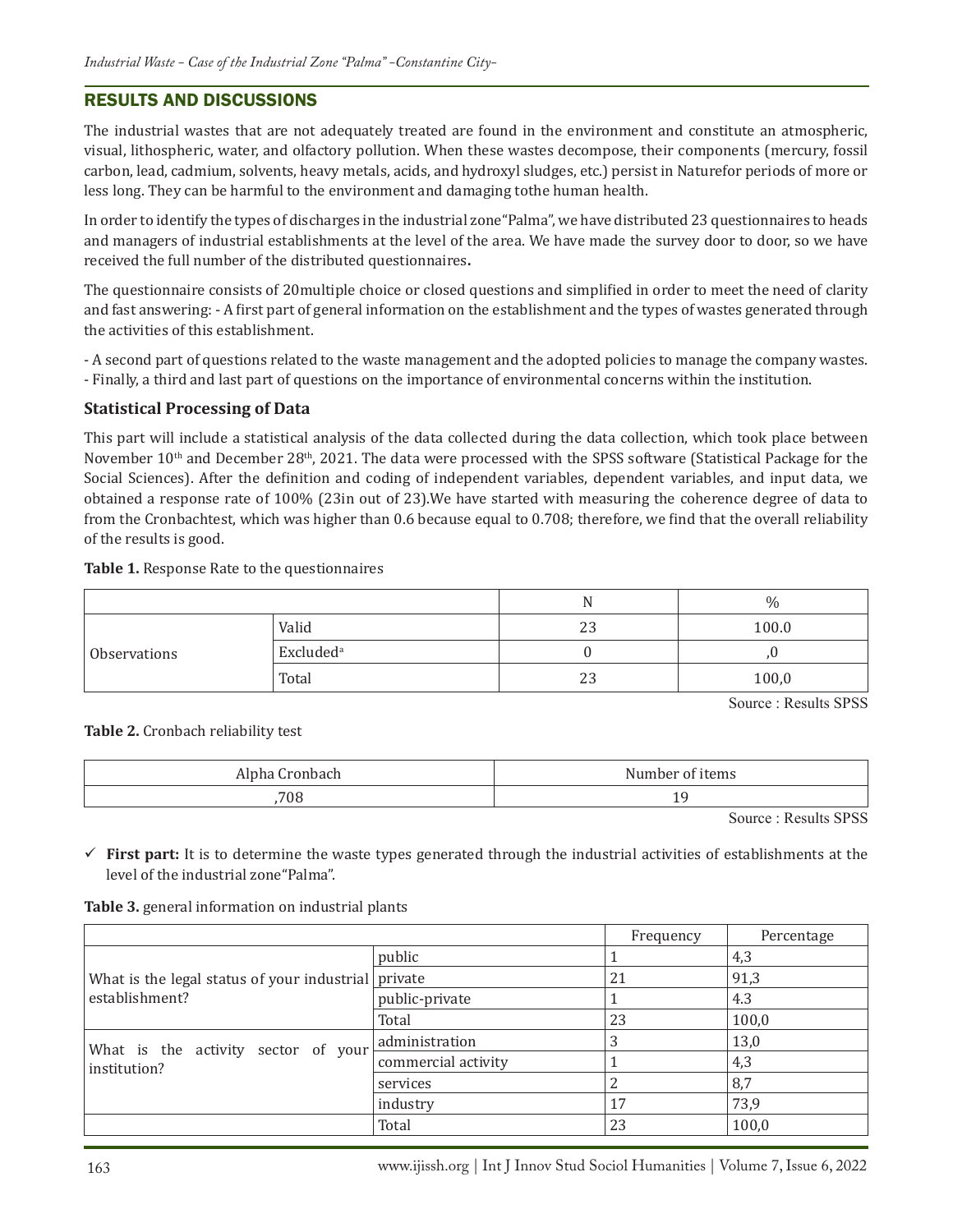|                                                                     | pharmaceutical products<br>and $\vert$ 11<br>drugs |    | 47,8  |
|---------------------------------------------------------------------|----------------------------------------------------|----|-------|
|                                                                     | food and dairy product                             | C  | 21,7  |
| What type of product do you manufactureat<br>level of your company? | gas and energy product                             | ▵  | 8,7   |
|                                                                     | furniture product                                  | ∼  | 8,7   |
|                                                                     | other                                              | Ć  | 13,0  |
|                                                                     | Total                                              | 23 | 100.0 |

According to the results of the questionnaire, most of the establishments located in the industrial zone "Palma",that is 73, 9 %,are industrial establishments that belong to the private sector that is 91, 3 %. For the products type at the level of the zone "Palma", 47.8% of these industrial establishments manufacture medicines and pharmaceutical products, while 21, 7 manufacture food and dairy products.

**Table 4.** physical State of the waste, and their type

|                                                                            |                              | Frequency | percentage |
|----------------------------------------------------------------------------|------------------------------|-----------|------------|
| What types of waste your establishment<br>generates                        | special waste hazardous      | 11        | 47,8       |
|                                                                            | harmless waste non-hazardous | 10        | 43,5       |
|                                                                            | inert waste                  | 1         | 4.3        |
|                                                                            | other                        | 1         | 4.3        |
|                                                                            | Total                        | 23        | 100,0      |
| What is the physical state of the waste<br>generated by your establishment | solid                        | 11        | 47,8       |
|                                                                            | liquid                       | 8         | 34,8       |
|                                                                            | gaseous                      | 4         | 17,4       |
|                                                                            | Total                        | 23        | 100.0a     |

Source: SPSS results established by the researcher

The category of the most dominant industrial discharges generated by the industrial establishments at the level of the industrial zone «Palma» is the category of special hazardous wastes with a percentage of 47.8 %, and 43.5 % for harmless non-hazardous wastes. Concerning the physical state of these discharges, 47.8% are of solid wastes while 34.8% represent the liquid discharges.

The industrial zone «Palma» produces, for itself only, thousands of tons of solid industrial wastes. This amount also includes waste types other than those coming from manufacturing and construction industries, and where the manufacturing of dairy and pharmaceutical product predominates. The average composition of industrial waste varies considerably from one type of industry to another.

In Algeria, the amounts of solid industrial waste are not taken into account in the general statistics ofwastes, and they are included in the flow of municipal solid wastes and are not treated as specific flows, hence the difficulty to obtain specific data and specific to the industrial waste zone « Palma «.

Data related to the discharge of gaseous industrial waste are obtained through the bias of surveys and interview. This type of wastes is constituted by factories' emissions of a wide variety of gas in the air: carbon dioxide (CO2), the gas contributing to the greenhouse effect, volatile organic compounds, nitrogen oxides (NO) and sulfur (SO2), dust, and unpleasant odors. This mainly comes from fuels, incineration, or discharge of certain pollutants beyond a certain threshold.

 **Second part:**specify the behaviors of heads and manager in the field of industrial waste management and the policy adopted in order to manage wastes of industrial establishments, which resulted in points for the following :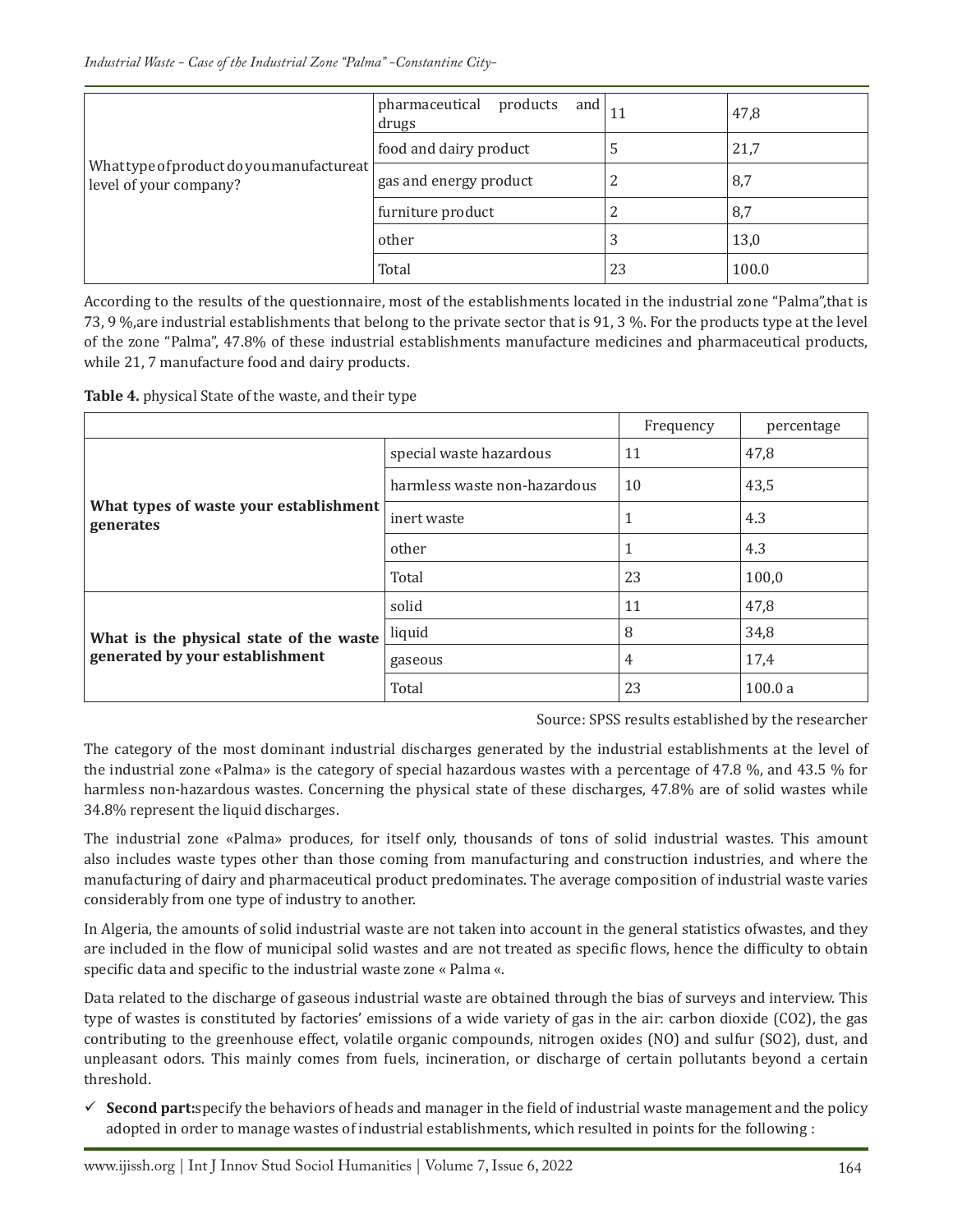|                                                                                                 |                                                       | Frequency      | percentage |
|-------------------------------------------------------------------------------------------------|-------------------------------------------------------|----------------|------------|
|                                                                                                 | ves                                                   | 9              | 39,1       |
|                                                                                                 | n <sub>0</sub>                                        | 8              | 34,8       |
| Do you monitor the amount of industrial<br>waste generated by your establishment?               | partially                                             | 4              | 17,4       |
|                                                                                                 | I don't know                                          | $\overline{2}$ | 8,7        |
|                                                                                                 | Total                                                 | 23             | 100.0      |
|                                                                                                 | an environmentalconcern                               | 8              | 34,8       |
|                                                                                                 | an economicchallenge                                  | $\mathbf{2}$   | 8,7        |
| For your establishment, waste management                                                        | a way to streamline the<br>operation of your services | $\overline{2}$ | 8,7        |
| primarily constitute                                                                            | constraintsor obligations                             | 6              | 26,1       |
|                                                                                                 | other                                                 | 5              | 21,7       |
|                                                                                                 | Total                                                 | 23             | 100,0      |
|                                                                                                 | yes                                                   | 10             | 43,5       |
| Does your organization know all the no                                                          |                                                       | 4              | 17,4       |
| regulations applicable to each type of waste?                                                   | partially                                             | 9              | 39,1       |
|                                                                                                 | Total                                                 | 23             | 100,0      |
| Has your industrial establishment made yes                                                      |                                                       | 16             | 69,6       |
| orsubcontracted services for the collection                                                     | no                                                    | 6              | 26,1       |
| and/or transport of these wastes, which are<br>destined for a landfill, an incinerator, a waste | other                                                 | 1              | 4,3        |
| treatment plant, or a transfer station?                                                         | Total                                                 | 23             | 100.0      |

#### **Table 5.** The waste management within industrial establishments

39,1% of the industrial establishments follow up the amount of their industrial waste whereas 34.8% report that it is difficult to monitor and assess the amount of industrial waste. This is due in part to uncontrolled releases. While 34.8% insist that, the proper management of this waste is an environmental concern.

43,5% of the industrial establishments confirm their knowledge of the regulation applicable to each type of waste generated by their industrial activities and that they are aware of the negative effects of their waste, and that accounts for 69.6% of these industrial establishments has performed or subcontracted services for the collection and/or transport of these wastes, which are destined for a landfill, an incinerator, a waste treatment facility, or a transfer station**.**

**Table 6.** The methods of waste management within industrial establishments

|                                                                               |                       | <b>Frequency</b> | Percentage |
|-------------------------------------------------------------------------------|-----------------------|------------------|------------|
|                                                                               | recycling             | 4                | 17,4       |
|                                                                               | incineration-landfill | 14               | 60,9       |
| Which method of treatment is provided to the<br>wastes of your company        | storage               |                  | 4,3        |
|                                                                               | other                 | $\overline{4}$   | 17,4       |
|                                                                               | Total                 | 23               | 100,0      |
|                                                                               | yes                   | 11               | 47,8       |
| had your industrial unit a recovery facility or<br>treatment?                 | no                    | 12               | 52,2       |
|                                                                               | Total                 | 23               | 100,0      |
| had your establishment own or operate a                                       |                       |                  |            |
| center for retrieving and sorting, a center                                   | 9<br>yes              |                  | 39,1       |
| of voluntary contributions (municipal or                                      | 14                    |                  |            |
| private) where the materials have been                                        | no                    |                  | 60,9       |
| prepared/collected for recycling?                                             | Total                 | 23               | 100,0      |
|                                                                               | yes                   | 7                | 30,4       |
| Did your industrial establishment collect/<br>transport recyclable materials? | no                    | 16               | 69,6       |
|                                                                               | Total                 | 23               | 100.0      |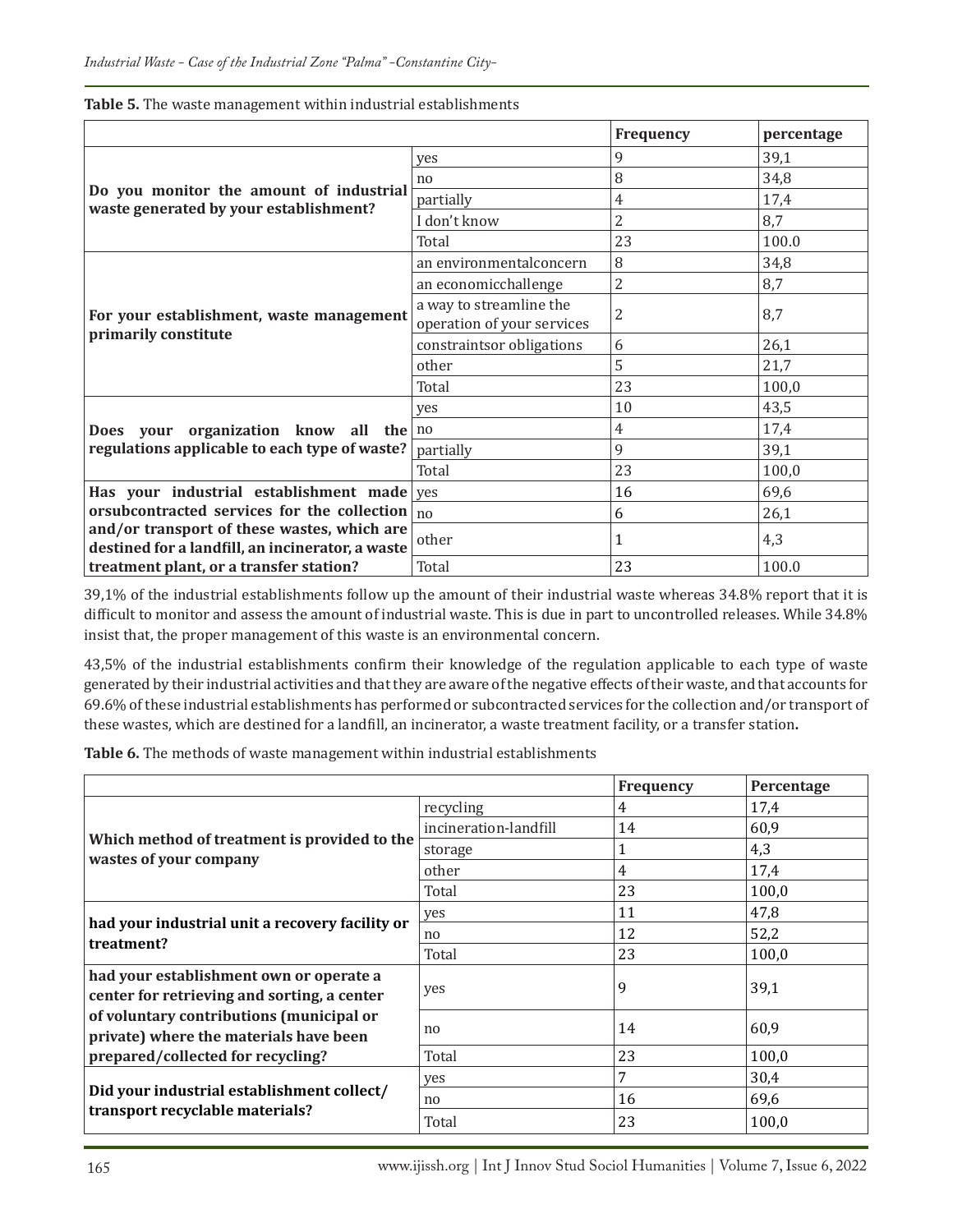|                                                       | yes       |    | 34,8  |
|-------------------------------------------------------|-----------|----|-------|
| Are there procedures related to the sorting of $ no $ |           |    | 26,1  |
| waste in your structure?                              | partially |    | 39,1  |
|                                                       | Total     | 23 | 100,0 |
| Do you Do a follow-up to the cost of the              | yes       | 12 | 52,2  |
| management of your industrial wastes in               | no        |    | 39.1  |
| your establishment (hardware-collection-              | partially |    | 8.7   |
| transportation-treatment)?                            | Total     | 23 | 100.0 |

In the industrial zone of Palma, the methods of treatment provided to industrial waste are most of the time (60,9%) by incineration or landfill, and that 52,2% of the industrial units do not possess waste recovery or treatment facilities, recovery and sorting centers, and voluntary contribution centers (municipal or private), where the materials must be prepared/collected for recycling.

Generally, dangerous medical products, ashes, unburnt, and other wastes that belong to the category of hazardous waste and that includes the criteria (of flammability, the causticity, the explosiveness, and toxicity) are handled in several ways. The incineration of industrial wastes at the level of the industrial zone "Palma" is done on large quantities and may contribute to the

CO2 emissions due to incineration. While composting or other forms of biological treatment are reserved for agro-food industries wastes or other pharmaceuticals waste. The State prohibits the discharge of especially hazardous wastes without that they have been pre-treated due to adverse effects that they generate on public health and the nature.

According to table 6, it is noted that most of the industrial establishments (69,6%) have fundraising activities or transportation of recyclable materials, but there are no procedures related to the sorting of the waste industry within the industrial units. 52.2% of the industrial establishments say that they perform a follow-up to the cost of the management of their industrial waste in respect of: hardware, collection, transport, and treatment.

|                                           |                                                                                          | Frequency       | Percentage |
|-------------------------------------------|------------------------------------------------------------------------------------------|-----------------|------------|
| Do you Think that your                    | yes                                                                                      | 16              | 69,6       |
| activity has an impact                    | no                                                                                       | 7               | 30,4       |
| on the environment?                       | Total                                                                                    | 23              | 100,0      |
|                                           | air pollution                                                                            | 6               | 26,1       |
| What kind of pollution                    | water pollution                                                                          | $\overline{8}$  | 34,8       |
| you think your                            | lithospheric pollution                                                                   | 7               | 30,4       |
| business generates?                       | other                                                                                    | $\overline{2}$  | 8,7        |
|                                           | Total                                                                                    | $\overline{23}$ | 100,0      |
| What are the different                    | taxes on polluting and dangerous activities                                              | $\overline{2}$  | 8,7        |
| types of taxes                            | taxes on the pollution of industrial origin                                              | 5               | 21,7       |
| related to wastes                         | complementary taxes on industrial wastewater                                             | 6               | 26,1       |
| your industrial                           | incentive taxes or elimination of industrial waste                                       | 3               | 13,0       |
| establishment                             | other                                                                                    | 7               | 30,4       |
| supports?                                 | Total                                                                                    | 23              | 100,0      |
|                                           | develop clean technologies, (that is to say, that<br>produce less waste, more manageable | 7               | 30,4       |
| According to you, what                    | treat the waste so as to render it acceptable for the<br>environment                     | 6               | 26,1       |
| should be done to<br>reduce the impact of | to reduce or stop the production of the waste or<br>products that generate waste         | 5               | 21,7       |
| industrial wastes on                      | implement a policy of recycling                                                          | $\overline{2}$  | 8,7        |
| the environment:                          | burying hazardous waste under conditions                                                 |                 |            |
|                                           | such that they do not pose more danger to the                                            | 3               | 13,0       |
|                                           | environment                                                                              |                 |            |
|                                           | Total                                                                                    | 23              | 100.0      |

Table 7. the importance of environmental concerns within the facilities industry

**Third part:** what is the importance of environmental concerns with in industrial institutions?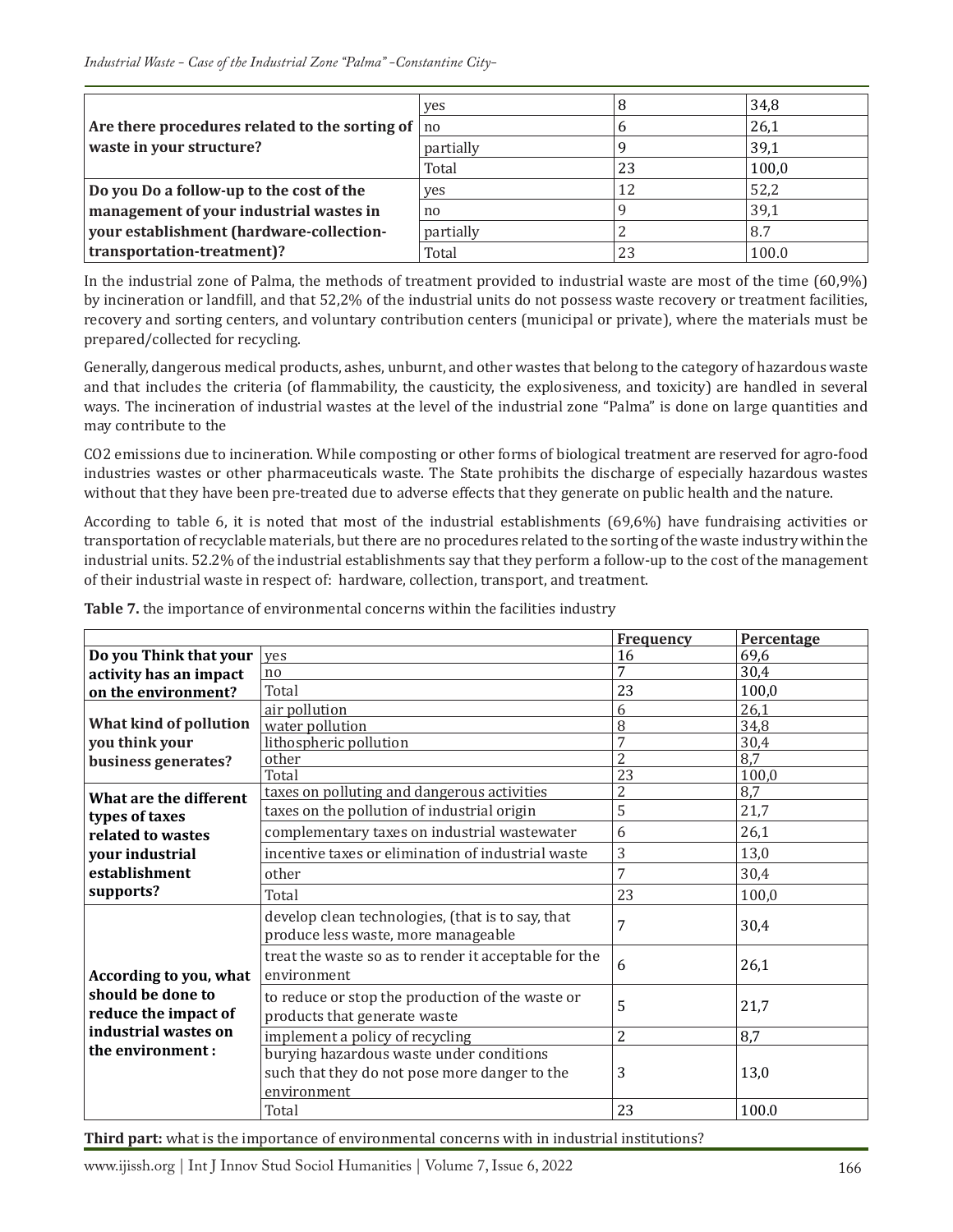69.6%of the industrial establishments claim thattheir industrial activities have an impact on thenatural and human environment, and their industrial discharges generate several types of pollution with the predominance of water pollution (34, 8%) because of the direct releases to OuedRhumel. Because of their releases, 26.1% of the industrial units support complementary taxes on industrial wastewater, and 21.7% support the tax on air pollution of industrial origin.

In order to minimize either the impact of their emissions and the natural and human industrial waste on the environment, the heads of the industrial establishments believe that the development of clean technologies can reduce the problem of industrial waste (30,4%) while 26.1% see that the treatment of waste in a manner that make them acceptable for the environment.

# **The Impact of Industrial Discharges of " Palma" Zone**

As a result of its economic development and the increase in the number of industrial establishments, the industrial zone "Palma" is in a degraded state.This is due to the non-compliance tothe provisions relatedto the protection of the environment and the industrial wastes by the producers in addition tothe failure to take into account studies of the impacts on the environment of the industrial establishments,which involved plenty of the complication of this issue. These impactscan be harmful on ashort or long term on the differentcomponents of the environment, human health, and urban development throughout the city in general.

- $\checkmark$  Each year, millions of tons of wastes and industrial residues commonly used in the industry are rejected in"OuedRhumel".Despite their treatment of certain type of wastes, the accumulation of toxic elements (solvents, chemicals products), biodegradable waste,and the contamination thatis due to this issue can become adirect and dangerous source of water pollution.
- $\checkmark$  The soil in the industrial zone Palma, and everything that it encompasses, is severely influenced by the depositand the rejection of some of the industry waste, it is exposed according the following elements: -Chemical pollution due to the chemicals elements released by the industries;

-the poverty of the soil due to themultiple erosions;

- Soil contamination due to hazardous waste landfilled.

- $\checkmark$  Concerning air pollution, and during the phase of industrial waste treatment, a wide variety of releases and dangerous elementsare meld, which causes thegaseousemanations fullof high amounts of methane,greenhouse gas (CO2,Ch4, N2O, and CFCS), smoke anddust.Sometimes, these gases are released into the air by the waste processing facilities at the level of each establishment.
- $\checkmark$  The impact of generated industrial waste can also touch the health ofwaste collection and treatmentfacilities workers within the industrialestablishments, although it exists only few data about this point.

#### **CONCLUSION**

Today, waste industry is very complicated;it requires a good knowledge in order not to repeat the mistakes of the pastin order not tobe one of the main sources of pollution.The new classifications have helped structure this industrial theme and allowing us to clarify the concepts of releases: liquid, solid and gaseous,etc.The industry inConstantine, as a result of its location integrated into the urban space (7 industrial zones);especially at the level of the industrial zone "Palma", the nature of the industrial activities and the non-treatedwaste released into the environment contribute as a key role in the degradation of the urban environment.

The most polluting industrial units are undeniably those of dairy products and of drugs which discharge a portion of industrial wastewater, which are derived from the manufacturing process directly in the natural environment (OuedRhumel), while the majority of these waters are now treatedby the wastewater treatment plants. Adding to this, these units areresponsibleof a largepart of air pollution because it issues each day different quantities of gaseous discharges directly inthe atmosphere. This is in addition to the solid waste of all kinds that are stored and disposed without any necessary steps leading to harmful effects on the environment and health.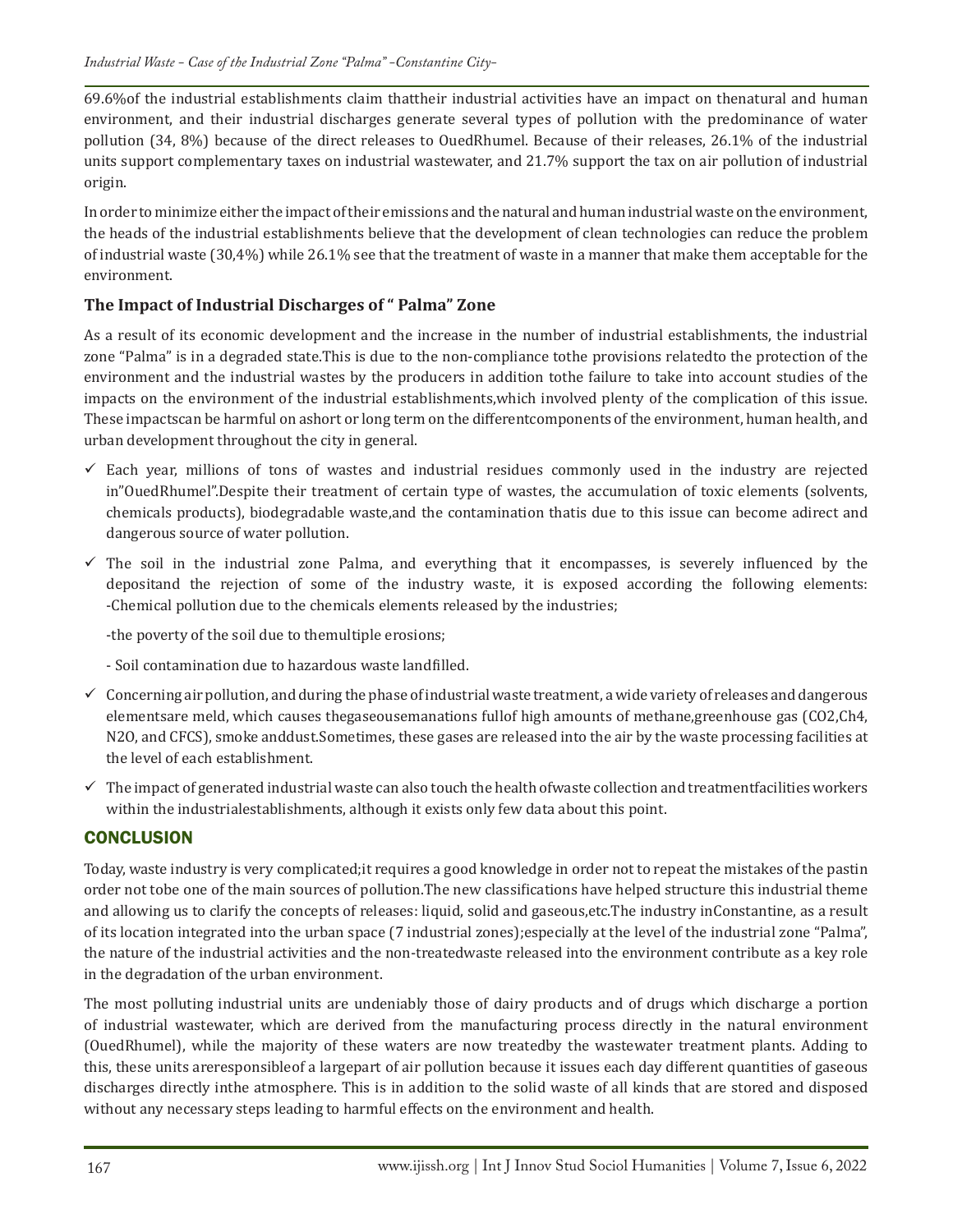The production of industrial waste differsdepending on the importance of the activity sectors of one country to another. Agood management of industrial isenables us to consider the environmental impact of thewastes and systematize the recycling of certain types.The only solution is to integrate environmental concerns in the initial objectives of each industrialunit in order to reconcile theindustry and the environment.To overcome these problems and to achieve this goal, several proposals are possible:

- • The establishment of a collective waste management and working in partnership ofcertain industrial establishments according to their sector of activity,geographical area, etc.to collectively manage their industrial waste that requires a particular treatment, and more or less expensive as hazardous waste;
- The introduction of an analysis of the product life cyclethat enables evaluatingits globalimpact on the environment by taking into consideration all stages of its life cycle: raw material extraction, production,manufacture, distribution, use, end-of-life (recycling, incineration, etc)in order to solveall environmental problems which the industrial establishment of zone Palma faces;
- • To providefinancial aid for industries and establishments with the aim to improve the management and treatment of their industrial waste, and this can be through public or private stakeholders;
- The implementation of clean andmore respectful to the environment technologies inthe reductionofan amount of produced wastes and sources of pollution while remaining economically competitive. These practices pose a clear advantage for the environment with the manufacture's products cleaner.Three levels of intervention can be put in place: the optimization of an existing process (loss limitation, raw materials, sorting etc.), the modification of an existing unit, complete change of the process of fabrication;
- • Integration of renewable energy (solar thermal or photovoltaic, heat production from biomass, ...)in the evolution of industrial processes in order to reduce thesegreenhouse gas emissions (GHG) and the carbon footprint of the industrieswithin the industrial zone of Palma.

### REFERENCES

- 1. «ANGED», L'agence nationale de gestion des déchets. «Rapport sur la gestion des déchets solides en Algérie.» Avril 2014.
- 2. (FNADE), Fédération national des activités de la dépollution et de l'environnement. Valorisation organique. 2015. https://www.fnade.org/fr/produire-matieres-energie/valorisation-organique (accès le 03 24, 2022).
- 3. Bovea. M. D, Ibáñez-Forés. V, Gallardo. A, Colomer-Mendoza. «Environmental assessment of alternative municipal solid waste management strategies. A Spanish case study.» Waste Management 30 (11 2010).
- 4. Centre d'étude et de réalisation en urbanisme, Constantine. «cahier de cherge de la zone d'activité Rhumel et la zone industrielle Palma.» Article 24: protection de l'environnement. p22.
- 5. Damien, Alain. Guide de traitement des déchets. Édité par 3 éme édition. paris: Dunod, 2004.
- 6. écologique, Ministére de la transition. «Déchets dangereux.» France, 24 février 2022.
- 7. environnement, France. Recyclage de DIB déchets industriels banals. https://www.franceenvironnement.com/ sous-rubrique/recyclage-de-dechets-industriels-banals--dib- (accès le 09 01, 2021).
- 8. Guittonneau, Sébastien. «Procédure de gestion des déchets industriels.» LOUDEAC, environnement, France.
- 9. Jean-Michel, Ballet. Aide mémoire de gestion des déchets. Paris: Dunod, 2011.
- 10. Julia, Vorburger. «Ecologie industrielle et valorisation des déchets.» rapport de stage, Faculté de sciences et de l'administration, 2006.
- 11. Khouildi Sayeh, Hamdi Meftah. «La gestion des déchets industriels: étude de cas Flash chemicals industry (FCI).» Université Kasdi Merbah, 2016.
- 12. «Loi n°83-03 du 5 février 1983 relative à la protection de l'environnement, article 89.»